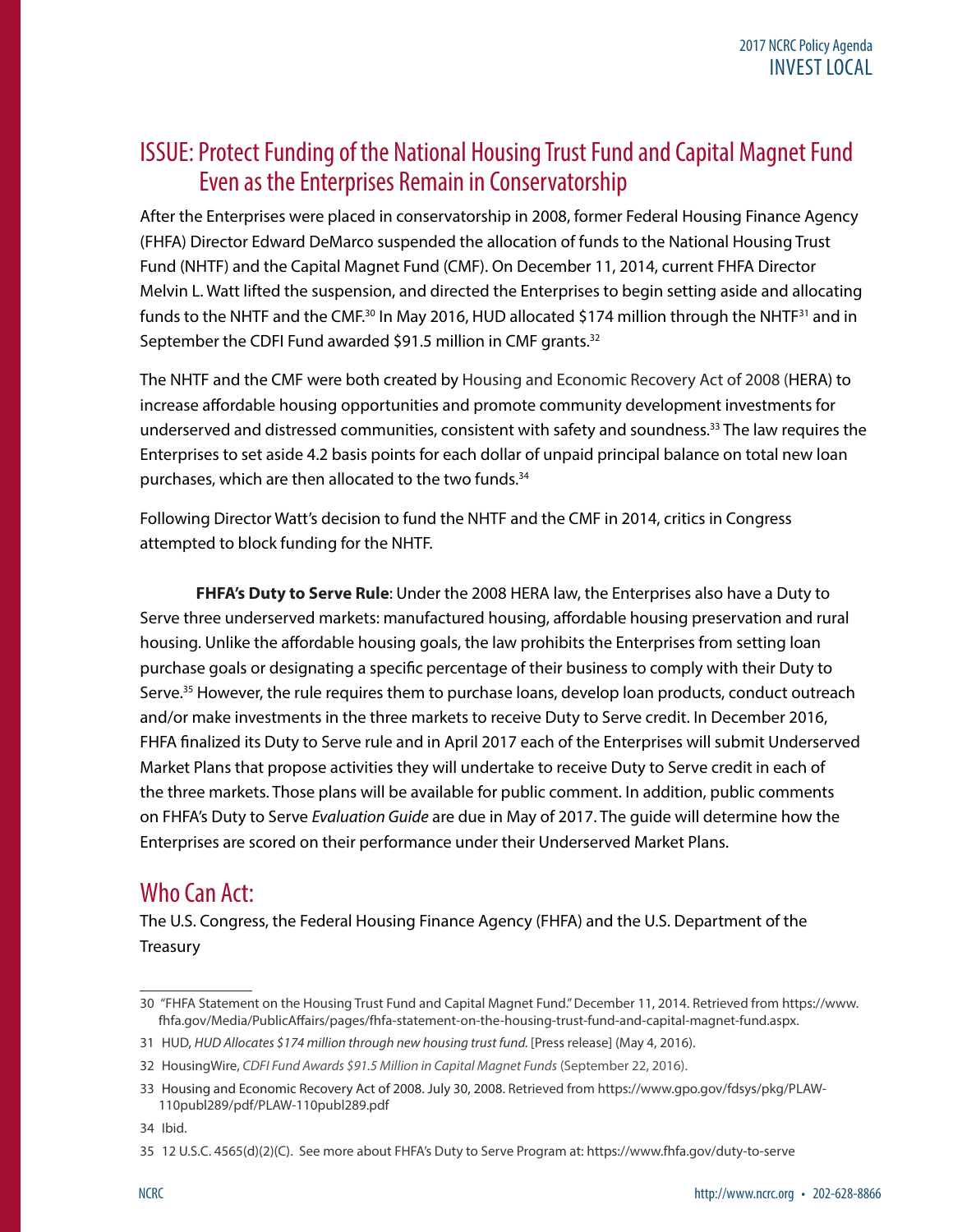## NCRC's Position:

NCRC continues to oppose any efforts in Congress to defund the NHTF or the CMF through the annual appropriations process. Both Enterprises should also continue to set aside and allocate funds to the NHTF and CMF even as they remain in conservatorship.

FHFA's Duty to Serve in the three underserved markets is an important complement to the Affordable Housing Goals. However, the affordable housing goals are a broader and stronger mandate that ensure low- and moderate-income borrowers and underserved communities have access to conventional mortgage credit. Both the affordable housing goals and the duty to serve must be defended and protected.

FHFA should also take the occasion of the Duty to Serve rule to allow the Enterprises to increase their affordable loan product offerings, improve their pricing for low- and moderate-income borrowers, and improve marketing and outreach to African-American borrowers and other underserved borrowers and markets that are suffering specific setbacks in access to homeownership.